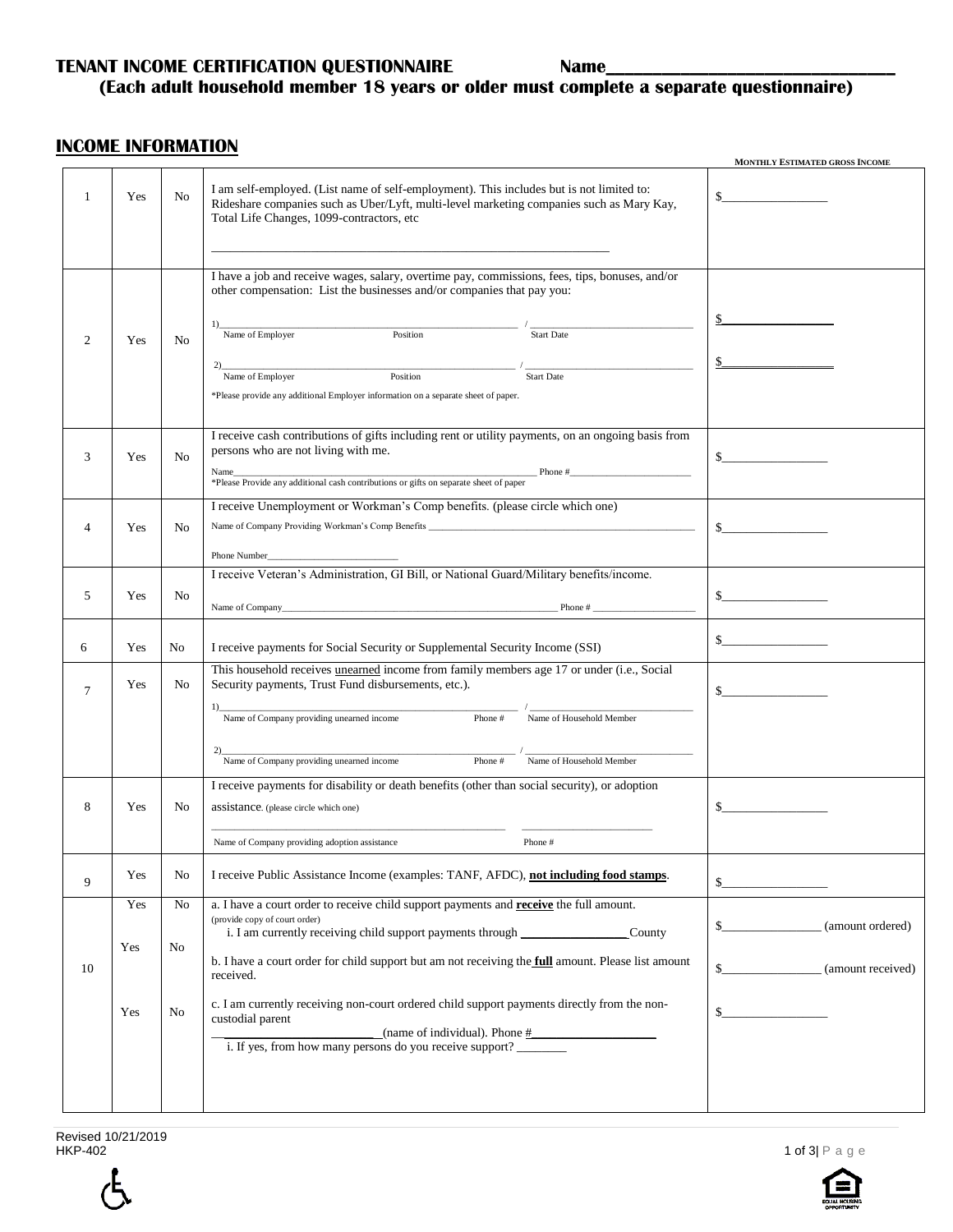**TENANT INCOME CERTIFICATION QUESTIONNAIRE Name\_** 

## **(Each adult household member 18 years or older must complete a separate questionnaire)**

|    | Yes | N <sub>o</sub> | a. I have a court order to receive alimony/spousal support payments and receive the required                                                                                                           |                         |
|----|-----|----------------|--------------------------------------------------------------------------------------------------------------------------------------------------------------------------------------------------------|-------------------------|
| 11 |     |                | payments (provide copy of court order)                                                                                                                                                                 |                         |
|    |     |                | b. I am currently receiving non court ordered spousal maintenance payments directly from                                                                                                               |                         |
|    | Yes | No             | (name of individual). Phone $#$<br><u> 1990 - Johann Barbara, martin a</u>                                                                                                                             |                         |
|    |     |                |                                                                                                                                                                                                        |                         |
|    | Yes | No             | c. I have a court order to receive alimony/spousal payments and am <b>NOT receiving</b> the required<br>payments. I/we am/are currently making efforts to collect the support owed to me. List efforts |                         |
|    |     |                |                                                                                                                                                                                                        |                         |
|    |     |                |                                                                                                                                                                                                        |                         |
|    |     |                | I receive periodic payments from trusts, annuities, inheritance, severance, retirement funds or                                                                                                        |                         |
|    |     |                | pensions, insurance policies, or lottery winnings.                                                                                                                                                     |                         |
| 12 | Yes | N <sub>0</sub> | $\overline{1}$                                                                                                                                                                                         | S.                      |
|    |     |                | Name of Household Member<br>Phone #<br>Source                                                                                                                                                          |                         |
|    |     |                |                                                                                                                                                                                                        | (use net earned income) |
| 13 | Yes | No             | I receive income from real or personal property.                                                                                                                                                       | \$                      |
|    |     |                |                                                                                                                                                                                                        |                         |
|    |     |                | I receive student financial assistance (i.e., grants, private sources) in amounts that exceed tuition                                                                                                  |                         |
| 14 | Yes | No             | costs.                                                                                                                                                                                                 |                         |
|    |     |                | Phone #                                                                                                                                                                                                |                         |
|    |     |                | *NOTE: Count as income only if household receives Section 8 rental assistance                                                                                                                          |                         |
| 15 | Yes | No             | I have received lottery winnings paid in one payment (not reoccurring periodic payments)                                                                                                               |                         |
|    |     |                |                                                                                                                                                                                                        |                         |

#### **Asset information**

 $\blacksquare$ 

|    |     |                |                                                                                                                                                                                                        | <b>INTEREST RATE</b>                    | <b>BALANCE/CASH VALUE</b>                                |
|----|-----|----------------|--------------------------------------------------------------------------------------------------------------------------------------------------------------------------------------------------------|-----------------------------------------|----------------------------------------------------------|
| 16 | Yes | No             | I have a checking account(s). # of accounts held ________________________________<br>If yes, list bank $(s)$ :<br>Name of bank $\overline{\phantom{a}}$<br>$2)$ Name of bank $\overline{\text{Acct#}}$ | %<br>$\%$                               | <b>6 MONTH AVERAGE BALANCE</b><br>$\sim$<br>$\mathbb{S}$ |
| 17 | Yes | No             | I have a savings account(s). $#$ of accounts held<br>If yes, list bank $(s)$ :                                                                                                                         | $\frac{0}{0}$<br>$\sim$ $\frac{\%}{\%}$ | <b>CURRENT BALANCE</b><br>$\sim$<br>$\sim$               |
| 18 | Yes | No             | $\frac{1}{2}$ Name of bank<br>I have a debit card, pay card for direct deposit of benefits, or prepaid<br>debit card $(s)$ . # of cards $\qquad \qquad$                                                |                                         |                                                          |
|    |     |                | $1.)$<br>Name of financial institution Phone #<br>Name of financial institution<br>Phone #                                                                                                             |                                         | <b>CURRENT BAANCE</b><br>$\sim$<br>$\sim$                |
| 19 | Yes | N <sub>0</sub> | I have a revocable trust(s). If yes, list financial institution(s):<br>Name of financial institution<br>Phone #                                                                                        | %                                       | $\mathbb{S}$                                             |
| 20 | Yes | N <sub>o</sub> | I own real estate. If yes, provide address:<br>I intend to: Keep, Sell, Rent, Give Away or a Foreclosure is in<br>Progress (circle one)                                                                |                                         | $\mathbb{S}$                                             |

Revised 10/21/2019<br>HKP-402